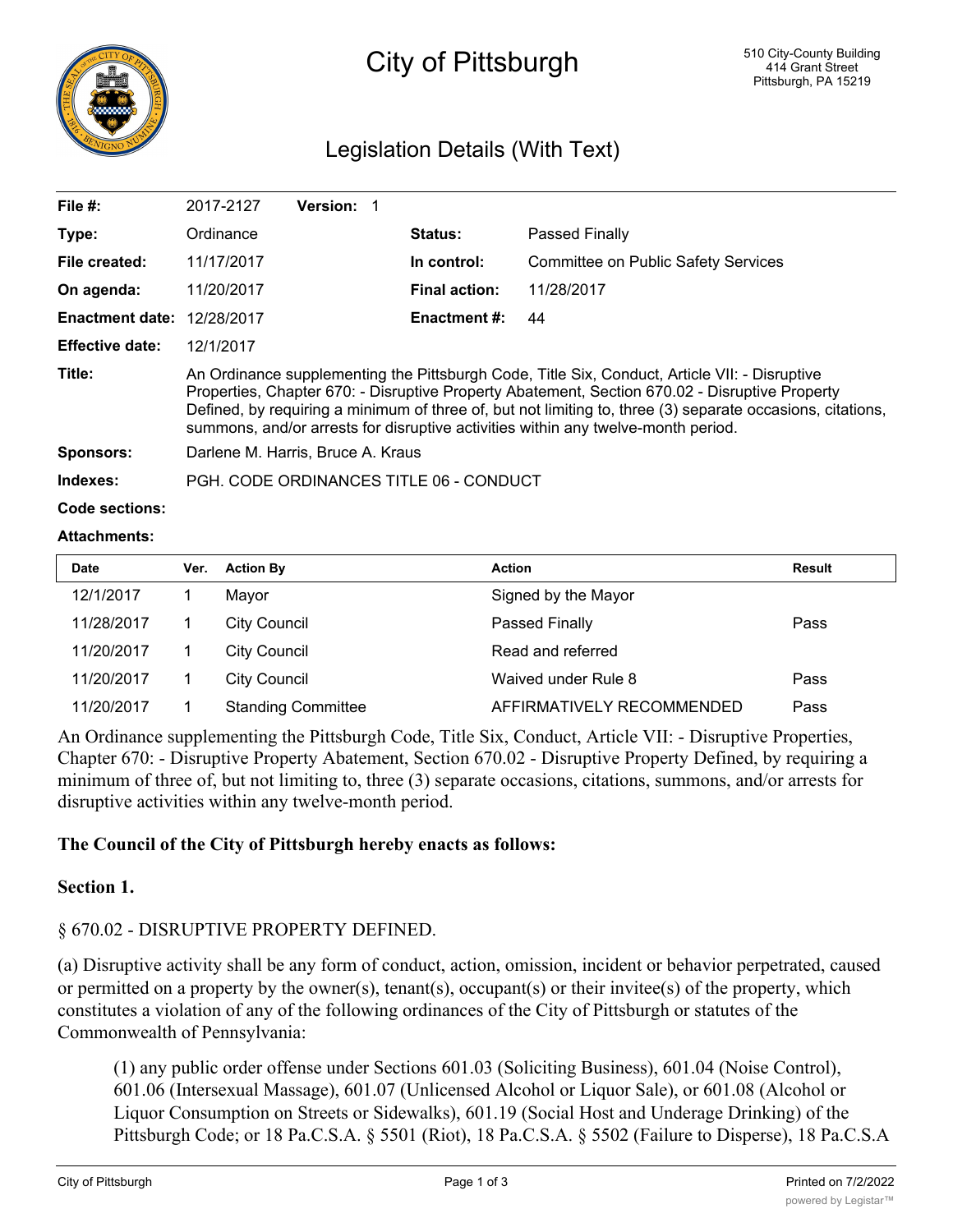§ 5503 (Disorderly Conduct), 18 Pa.C.S.A. § 5505 (Public Drunkenness), 18 Pa.C.S.A. § 5506 (Loitering), 18 Pa.C.S.A. § 5512 (Lotteries), 18 Pa.C.S.A. §5513 (Gambling Devices, Gambling), or Pa.C.S.A. § 5514 (Pool Selling and Bookmaking);

(2) any violation involving a minor under Chapter 604 (Curfew) of the Pittsburgh Code; or 18 Pa.C.S.A. §4304 (Endangering the Welfare of Children), 18 Pa.C.S.A §6110.1 (Possession of Firearm by Minor), 18 Pa.C.S.A §6301 (Corruption of Minors), 18 Pa.C.S.A. §6308 (Purchase, Consumption or Possession of Alcoholic Beverages), 18 Pa.C.S.A. §6310 (Inducement to Buy Alcoholic Beverages), 18 Pa.C.S.A. §6310.1 (Selling or Furnishing Alcoholic Beverages to Minors), 18 Pa.C.S.A §6310.7 (Selling or Furnishing Nonalcoholic Beverages to Minors) or 18 Pa.C.S.A. §6319 (Solicitation of Minors to Traffic Drugs) of the Pennsylvania Crimes Code;

(3) any firearms or other weapons offense under Sections 607.03 (Discharging Firearm or Airgun) or 607.05 (Archery and Slingshots) of the Pittsburgh Code, or the Pennsylvania Uniform Firearms Act, 18 Pa.C.S.A. § 6101 et seq.;

(4) any violation related to the maintenance of a property free from noxious weeds, excessively high grass and refuse under Chapter 609 of the Pittsburgh Code;

(5) any public decency offenses under Sections 613.02 (Obscene Materials), 613.03 (Dissemination of Explicit Sexual Materials to Minors), 613.04 (Admitting Minors to Shows), or Chapter 615 of the Pittsburgh Code; or 18 Pa.C.S.A § 5901 (Open Lewdness), 18 Pa.C.S.A § 5902 (Prostitution), 18 Pa.C.S.A. § 5903 (Obscene and Other Sexual Materials and Performances), or 18 Pa.C.S.A § 5904 (Public Exhibition of insane or Deformed Person);

(6) any offense against property under Chapter 616 of the Pittsburgh Code;

(7) any sanitation violation under Section 619.04 (Accumulation of Municipal Waste) of the Pittsburgh Code; or 18 Pa.C.S.A. § 6501 (Scattering Rubbish);

(8) any animal offense under Sections 633.08 (Dogs at Large), 633.09 (Harboring a Nuisance), 633.11 (Nondomestic Canine/Feline and Hybrids), 633.12 (Number of Pets Permitted in City Limits), 633.20 (Dangerous Dogs) and 635.02 (Fowl at Large) of the Pittsburgh Code; or 18 Pa.C.S.A § 5511 (Cruelty to Animals); and

(9) any violation of the Pennsylvania Controlled Substance, Drug, Device and Cosmetic Act. 35 P.S. § 780-101 et. seq.

(b) When the Director determines that the owner(s), tenant(s) or occupant(s) of a property, or any person present at a property with the permission and knowledge of the owner(s), tenant(s) or occupant(s), has either been arrested or issued a citation or summons for Disruptive Activities occurring on the property on three (3) **or more** separate occasions within any twelve-month period, the Director may declare the property to be a Disruptive Property and proceed with the notice and enforcement procedures set forth in this Chapter.

(c) For rental properties containing six (6) or more rental units, each individual rental unit shall be considered a "property" for purposes of enforcement of this chapter. Thus, requiring that three (3) **or more** separate citations, summons and/or arrests for disruptive activity must be made involving the same rental unit in order to declare the individual rental unit a disruptive property. Any occurrence of disruptive activity in the common area or curtilage of a rental property shall be charged to the specific rental unit that the actor occupies and not the property in whole.